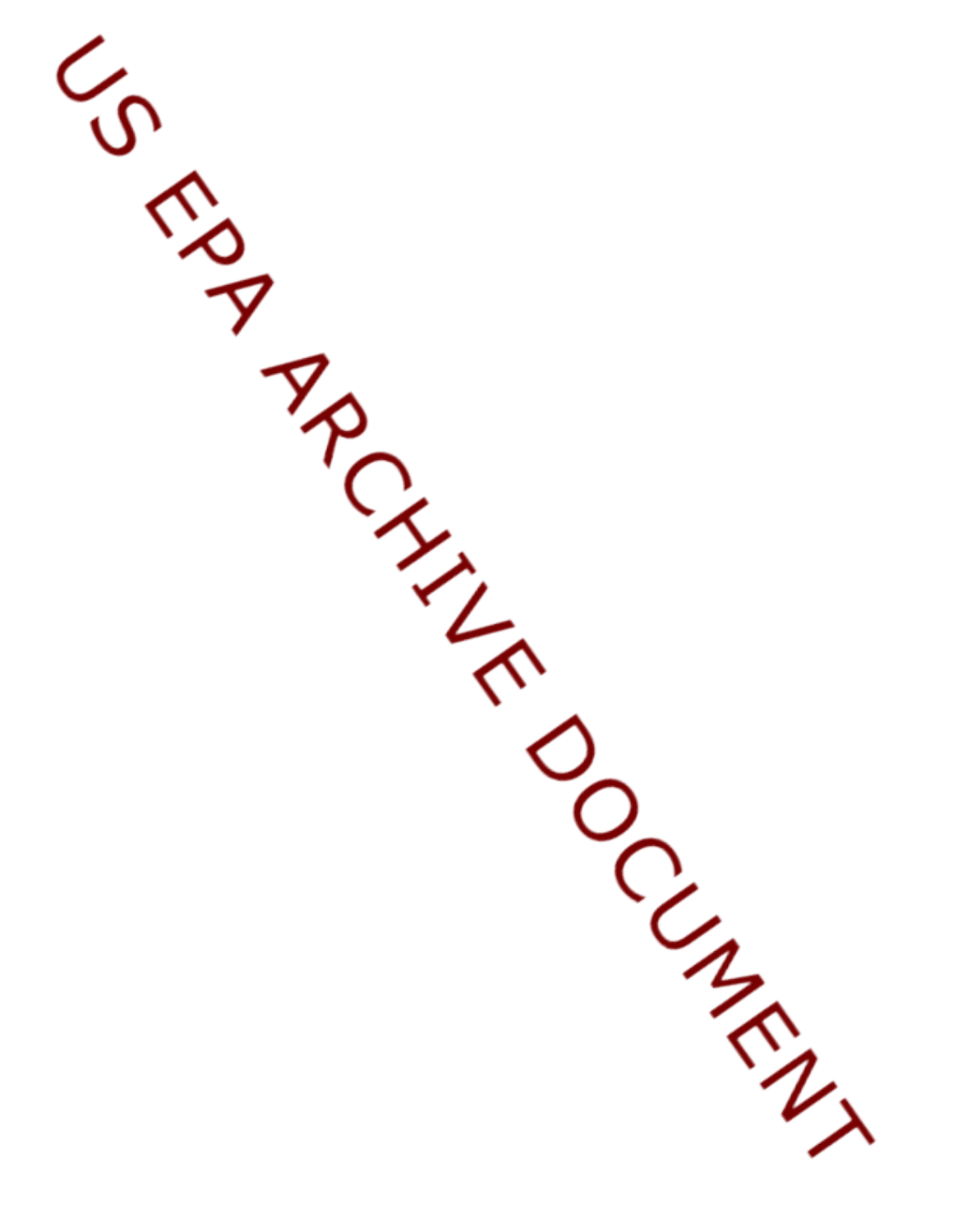# **Technical Factsheet on: VINYL CHLORIDE**

**List of Drinking Water Contaminants** 

This fact sheet is part of a [collection of fact sheets for volatile organic chemicals with drinking water](http://www.epa.gov/safewater/dwh/t-voc.html)  [regulations.](http://www.epa.gov/safewater/dwh/t-voc.html) 

# **Health Effects Summary**

 Acute: Occupational inhalation exposure to high levels (e.g., 40 - 900 ppm ) may cause neurological effects such dizziness, headaches, or narcosis in workers.

EPA's short-term health advisory a 10-kg (22 lb.) child consuming 1 liter of water per day is 3 mg/L for one-day to ten-day exposures.

Chronic: Oral ingestion at high levels (0.1 mg/L) may cause liver effects from life-time exposure.

 Cancer: Based on epidemiological and animal studies, vinyl chloride is carcinogenic in humans when inhaled, and it is considered to be a human carcinogen from oral exposure.

# **Drinking Water Standards**

MCLG: zero mg/L

MCL: 0.002 mg/L

#### **Usage Patterns**

Production of vinyl chloride in 1993 was nearly 14 billion lbs.

Vinyl chloride is used in the manufacture of numerous products in building and construction, automotive industry, electrical wire insulation and cables, piping, industrial and household equipment, medical supplies, and is depended upon heavily by the rubber, paper, and glass industries.

 Limited quantities of vinyl chloride were used in the United States as an aerosol propellant, a refrigerant, various uses in 1989 were: polyvinyl chloride products, 91%; exports, 7%; other, including chlorinated solvents, 2%. an extraction solvent and as an ingredient of drug and cosmetic products. Proportions consumed for

# **Release Patterns**

 emissions and wastewater at these production and manufacturing facilities. Vinyl chloride is also a product of anaerobic degradation of chlorination solvents such as would be expected to occur in Although vinyl chloride is produced in large quantities, almost all of it is used captively for the production of polyvinyl chloride (PVC) and other polymers. Therefore, its major release to the environment will be as groundwater and landfills.

 in polyvinyl chloride food wrappings and containers. Major human exposure will be from inhalation of occupational atmospheres and from ingestion of contaminated food and drinking water which has come Small quantities of vinyl chloride can be released to food by migration of vinyl chloride monomer present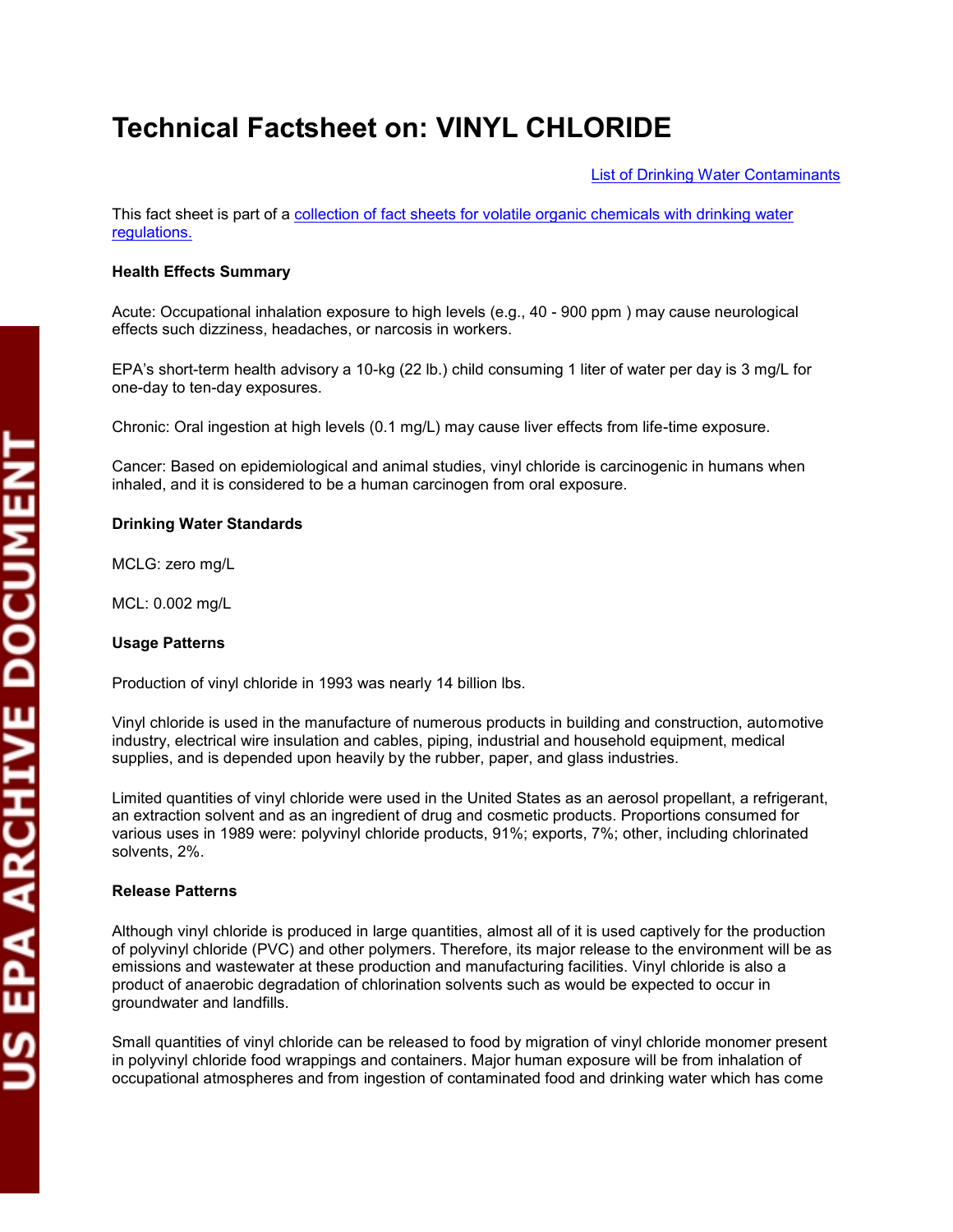into contact with polyvinyl chloride packaging material or pipe which has not been treated adequately to remove residual monomer.

#### **Environmental Fate**

 If vinyl chloride is released to soil, it will be subject to rapid volatilization with reported half-lives of 0.2 and 0.5 days for evaporation from soil at 1 and 10 cm incorporation, respectively, based on a high vapor pressure of 2,600 mm Hg at 25 degrees C. Based on a reported water solubility of 2,700 mg/L, a Koc of 56 was estimated. According to estimated Koc values, vinyl chloride will be expected to be highly mobile in soil and it may leach to the groundwater. It may be subject to biodegradation under anaerobic conditions such as exists in flooded soil and groundwater.

 current of 3 m/sec and with a wind velocity of 3 m/sec. In waters containing photosensitizers such as aerobic soils and natural waters. It will not be expected to hydrolyze in soils or natural waters under If released to water, vinyl chloride will rapidly evaporate. Using a reported Henry's Law constant of 0.0560 atm/cu m-mole, a half-life of 0.805 hr was calculated for evaporation from a model river 1 m deep with a humic acid, photodegradation will occur fairly rapidly. Limited existing data indicate that vinyl chloride is resistant to biodegradation in aerobic systems and therefore, it may not be subject to biodegradation in normal environmental conditions.

 If vinyl chloride is released to the atmosphere, it can be expected to exist mainly in the vapor-phase in the ambient atmosphere and to degrade rapidly in air by gas-phase reaction with photochemically produced hydroxyl radicals with an estimated half-life of 1.5 days.

Some data indicate that vinyl chloride is too readily volatilized to undergo bioaccumulation, except perhaps in the most extreme exposure conditions. Based on a reported water solubility of 2,700 mg/l, a BCF of 7 was estimated, indicating that vinyl chloride will not be expected to significantly bioconcentrate in aquatic organisms.

# **Chemical/Physical Properties**

CAS Number: 75-01-4

Color/ Form/Odor: Colorless gas, sweet odor

M.P.: -13.37 C B.P.: -153.2 C

Vapor Pressure: 2600 mm Hg at 25 C

Density/Spec. Grav.: 0.91 at 20 C

Octanol/Water Partition (Kow): Log Kow = 0.6 (calculated)

Solubility: 2.7 g/L of water; Slightly soluble in water

Soil sorption coefficient: Koc estimated at 56; highly mobile in soil

Odor/Taste Thresholds: N/A

Bioconcentration Factor: Estimated BCF = 7; not expected to bioconcentrate in aquatic organisms.

Henry's Law Coefficient: 0.0560 atm-cu m/mole;